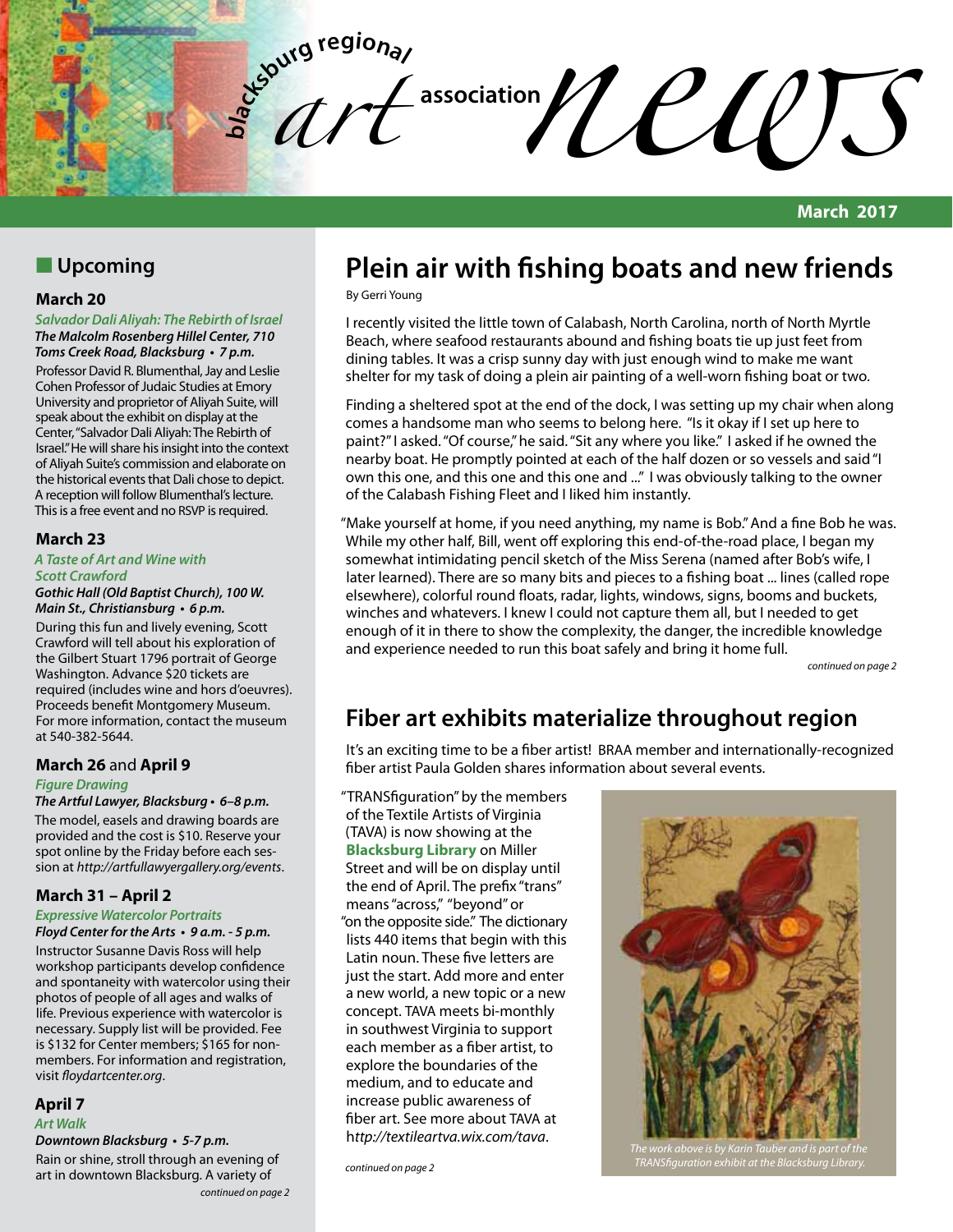## **u** Upcoming *continued from page 1*

businesses will participate in this free art walk. To get started, make the Community Arts Information Office on College Avenue your first stop.

#### **April 12** and **May 11**

#### **Paint Parties**

## **The Artful Place, A Fine Art Studio, 106**

**Faculty Street, Blacksburg • 7–9:30 p.m.** "Goldfinch and Cherry Blossoms" will be the subject of the April 12 party. On May 11, the theme will be "Desert Cactus." Join in the fun — \$30 covers all supplies. Register at *http://artfullawyergallery.org/events.*

#### **April 14** and **May 12**

#### **BRAA Monthly Lunch and Art Spot**

**Lucie Monroe's Christiansburg • 11:30 a.m.** Join your fellow members for lunch and hear

about the latest art happenings. The April art spot will be presented by Jenny Boyd who will speak about Warm Hearth and all it has to offer the community and artists. In May, Leia Wood of The Floyd Center for the Arts will be sharing information about their programs and opportunities for artists.

#### **April 27**

#### **Reception, Research in the Abstract**

*Virginia Tech Carilion School of Medicine,*  **Roanoke • 5:30-7:30 p.m.**

This exhibit features the results of collaborations between medical researchers and artists. Works will be on display through July.

### **May 20**

#### **Plein Air Opportunity at Cruise In**

#### **Downtown Christianburg • 4-7 p.m.**

Plein air artists are invited to paint at the annual Cruisin' in Downtown Christiansburg event. For more information, contact Ruth Lefko at *rlefko2@gmail.com*.

#### **June 3-4**

*Sidewalk Art Show*

#### *Downtown Roanoke*

This annual show infuses downtown Roanoke with energy, excitement, and creativity. Don't miss the great selection of original paintings, prints, watercolors, etchings, mixed media, photography, fine craft, and sculpture from more than 140 artists.

#### **June 17**

#### **Reception, New River Art Biennial Juried**  *Exhibition*

#### **Floyd Center for the Arts • 5-7 p.m.**

This reception will celebrate works in this biennial exhibition, which is a joint effort of the Floyd Center for the Arts, Pulaski's Fine Arts Center for the New River Valley, and BRAA. The art will be on display until August 5.

### **Fishing boats** *continued from page 1*

I quickly started at the bow of the boat which was pointed outward toward the river and marsh. I was using my Strathmore sketchbook which provided a long, two-page format which would be good for getting a wide view of the marsh. I have learned not to agonize over the details too much; get the pencil down quickly, then pull out my Micron pens and do my first inking, keeping my fingers far back from the point in order to make it easier for me to stay loose. I don't know when I start where I will end up and let the drawing develop as I go. Weird as it sounds, I believe the drawing somehow tells me what is needed next.

Just as I start applying the watercolor to the sky, marsh and water, two young girls come around the corner and see me painting. Instantly interested, they stand beside me to watch and ask questions. They are ages 11 and seven. They have no techno in front of their pretty faces and they are ENGAGED! Engaged in the beautiful day, the fascinating place and my art. I love them right away and start to teach them as I paint, explaining what I am doing and why. One asked if they were bothering me. Absolutely not, I tell them, I am happy to have such an interested audience. Over the next half hour



*Gerri Young with her new painting and two new young friends.*

or more, they come and go, telling me they are checking in to see how much further I have gone on the painting. It was a joy to meet these young ladies who have obviously been raised very well by their parents. They are at home on the docks where their dad is doing electrical work for the fleet owner, Bob, and their mom is along to enjoy the day and watch over them.

Before we leave the docks, I look for the kids again in hopes of a photo with them. Their mom agrees to be the photographer. My day in Calabash is complete. My faith in today's children is restored, my painting awaits one more treatment with my ink pens and the fisherman, restaurant owner and cook shares his way of steaming shrimp with me. We try it a couple days later and it was wonderful! The waterfront at Calabash is now one of my favorite places. And my boat painting? I love it!  $\blacksquare$ 

## **Fiber Arts** *continued from page 1*

Throughout March, the **Community Arts Information Office** (CAIO) on College Avenue in downtown Blacksburg is exhibiting "A Sampler of Quilts in the New River Valley: Celebrating Virginia's Quilting Heritage."

The **Alexander Black House** is featuring The Fiber Artists @ Loose Ends through April with a show theme of "Wind Chimes: Elements and Seasons." The 10-member group created this eight-part installation featuring the four elements of Fire, Water, Air and Earth and the four seasons. Within the parameters set by the group, the eight pieces reflect each artist's unique style and individuality. Techniques range from traditional quilting designs, painting on silk to fused fibers that have been stitched and melted.

Farther down the road, the **Virginia Quilt Museum** in Harrisonburg has several offerings through May 20 — *Two Golden Ages of Applique: 1840–1870 and 1920–1940*, *Fiber Art Virginia: P's and Q's* (which combines photography and printmaking), *Treasures From the Vault: Wool for Winter*, and *Eclectic: Top of the Virginia Quilt Guild*, an exhibition highlighting recent award-winning quilts as well as works chosen to represent members' mastery from traditional to contemporary.  $\blacksquare$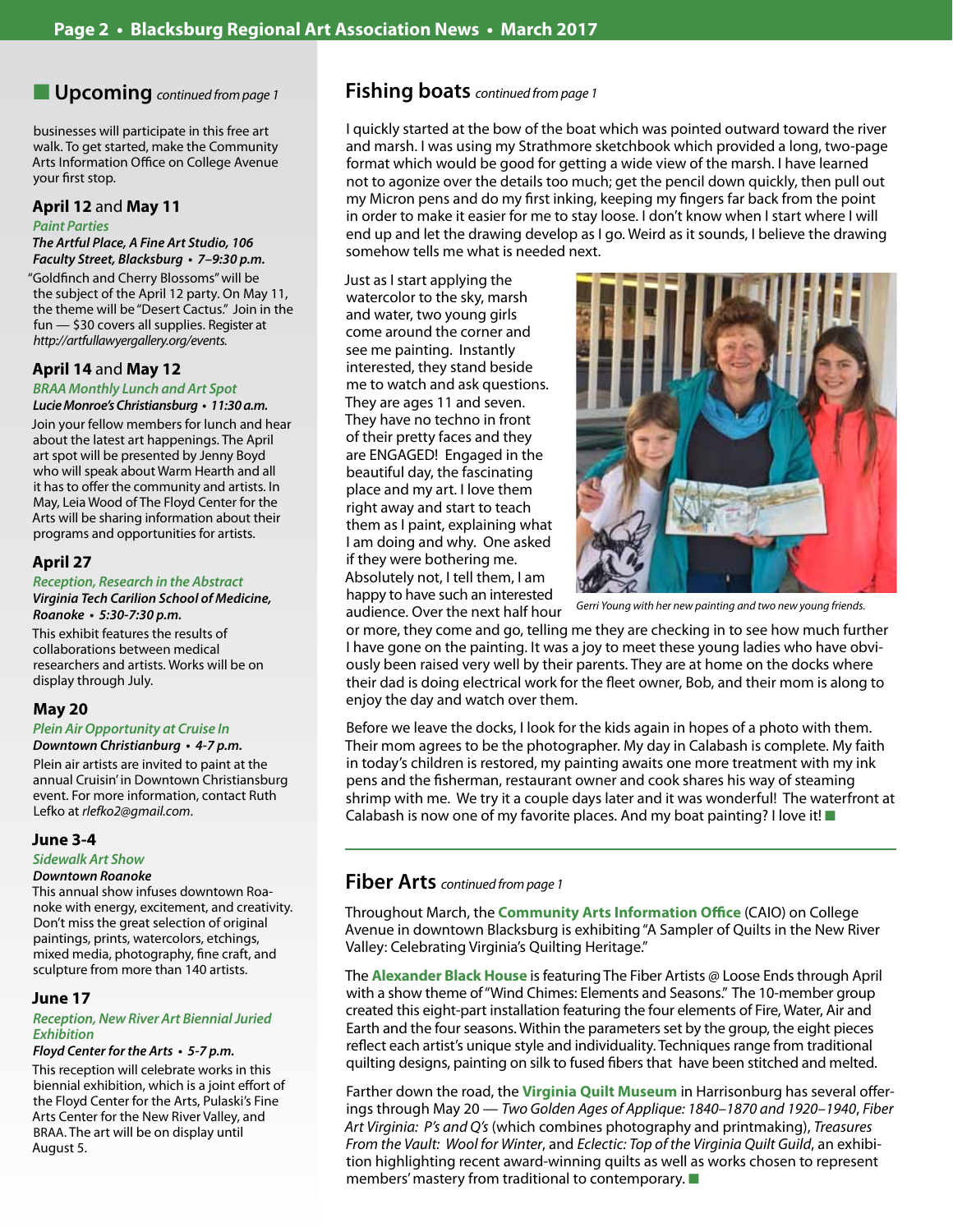## **n** President's Report

Beth Parker, president of the Blacksburg Newcomers Group, recently requested BRAA's participation in their annual member social event at the Blacksburg Country Club. Not long after, our co-vice president Teri Hoover and I met Beth and two of her event planners at the facility to find out more about it. After consideration with the rest of the BRAA board we decided this was a marketing event we should not pass up. The theme for the evening is the promotion of local art and artists and following are the details.

- • April 11, 9–11:30 a.m. Membership meeting at Lutheran Memorial Church in Blacksburg. Ruth Lefko and I will start a "paint by number" group project for the members. After that meeting, I will finish the painting at home and the final artwork will be auctioned on May 23 for a local charity (to be determined by the newcomer group).
- They want to promote art in the area by connecting artists with their members (new-to-town and long-term residents willing to help the newbies).
- • On May 23 for the big event, I need no more than 10 artists to attend the event and set up some of their work in the banquet room. Attendees will be allowed to shop the artworks and meet the artists who will then join the members for the buffet dinner (at no expense to the artists).
- • Each artist will have one 8-foot, draped table to display their works. Selling will be allowed before and after dinner.
- One jeweler is desired by the group.
- I will make a brief presentation about BRAA at some point in the evening and will have BRAA business cards and membership brochures available.
- • The finished"paint by number"piece will be on exhibit all evening in the silent auction and three other donated artworks for the auction are being sought from participating artists (or others).
- • The newcomers group will advertise the contributions of BRAA before hand so we will get good exposure, along with the exhibiting artists who participate. See more about the Blacksburg Newcomers Club on Facebook and on their webpage at *http:www.blacksburgnewcomer.wixsite.com/bbnc*.

What I need now is response from artists who are willing and able to participate on the evening of May 23. I will take the first 15 people who volunteer and will select no more than 10 of them based on getting a good mix of art for the newcomers to see. This information will be available on our website and I will send out the request by email as well. Email your interest to me at *younggerri@gmail.com*.

On a different note — thank you for your patience during our search for a new luncheon home for BRAA. We have arranged to use Amelia's, Lucie Monroe's and Golden Corral over the next few months to try them out and make an informed decision. Afterwards, we will solicit your opinion as to where we should settle down.

Our plein air arranger, Ruth Lefko, is already thinking of locations for us to visit! Click here to make suggestions to Ruth for either your favorite or somewhere we have never gone: *rlefko2@gmail.com*.

Your partner in art,

ferri



## **n** Kudos

A watermedia painting, "My Lovely Parrot Head" (left) by **Vera Dickerson** was awarded 3<sup>rd</sup> place in the Watercolor Art Society – Houston's (WAS-H) International show. The judge for the exhibit was Stephen Quiller.

**Linda Correll**'s photo, "Beautifully Aged," was accepted in the 22<sup>nd</sup> Juried Art Exhibition at the Fine Art League of Cary, North Carolina. The show will be on display until April 15.

Congratulations, Vera and Linda!

## **Now Showing**

**January 15 – April 15** (except where indicated otherwise)

**Alison Armstrong**, Zeppoli's wine room, Blacksburg

**Patricia Bolton**, Haga Law, Christiansburg (thru Mar.)

**Jennifer Carpenter**, River City Grill, Radford (thru April) and Bluefield College (thru April 13)

**Paula Golden**, Blue Ridge Cancer Care, Blacksburg

**Sidra Kaluska**, Hahn Garden Pavilion, Virginia Tech (thru April)

**Angela Kinzie**, Main Street Inn, Blacksburg

**Ruth Lefko,** Rack Space, Blacksburg

**Susan Lockwood**, Holtzman Alumni Center, Virginia Tech Campus (until April 9)

**Cheryl Mackian**, Mill Mountain Coffee and Tea, Blacksburg

**Sally Mook**, First Bank and Trust, Christiansburg, and Art Pannonia, Blacksburg (thru April)

**David Pearce**, VTLS, Blacksburg, and Hometown Bank, Christiansburg (thru Mar.)

**Joy Rosenthal**, Brown Insurance, Blacksburg

**Robi Sallee**, Zeppoli's dining room, Blacksburg

**Karen Sewell**, Virginia Tech Women's **Center** 

**Lois Stephens**, Pointe West Management, Blacksburg

**Shaun Whiteside**, Blacksburg Transit

**Gerri Young**, See Mark Optical, Blacksburg

# *"To make art well is to raise life to its highest level and to live it at*  **its best."**

 **~ Glenna Goodacre, Sculptor**

## **Welcome, new members!**

BRAA welcomes all new members, most recently **Sharon Day, Charity Hall** and **Susan Crockett**.